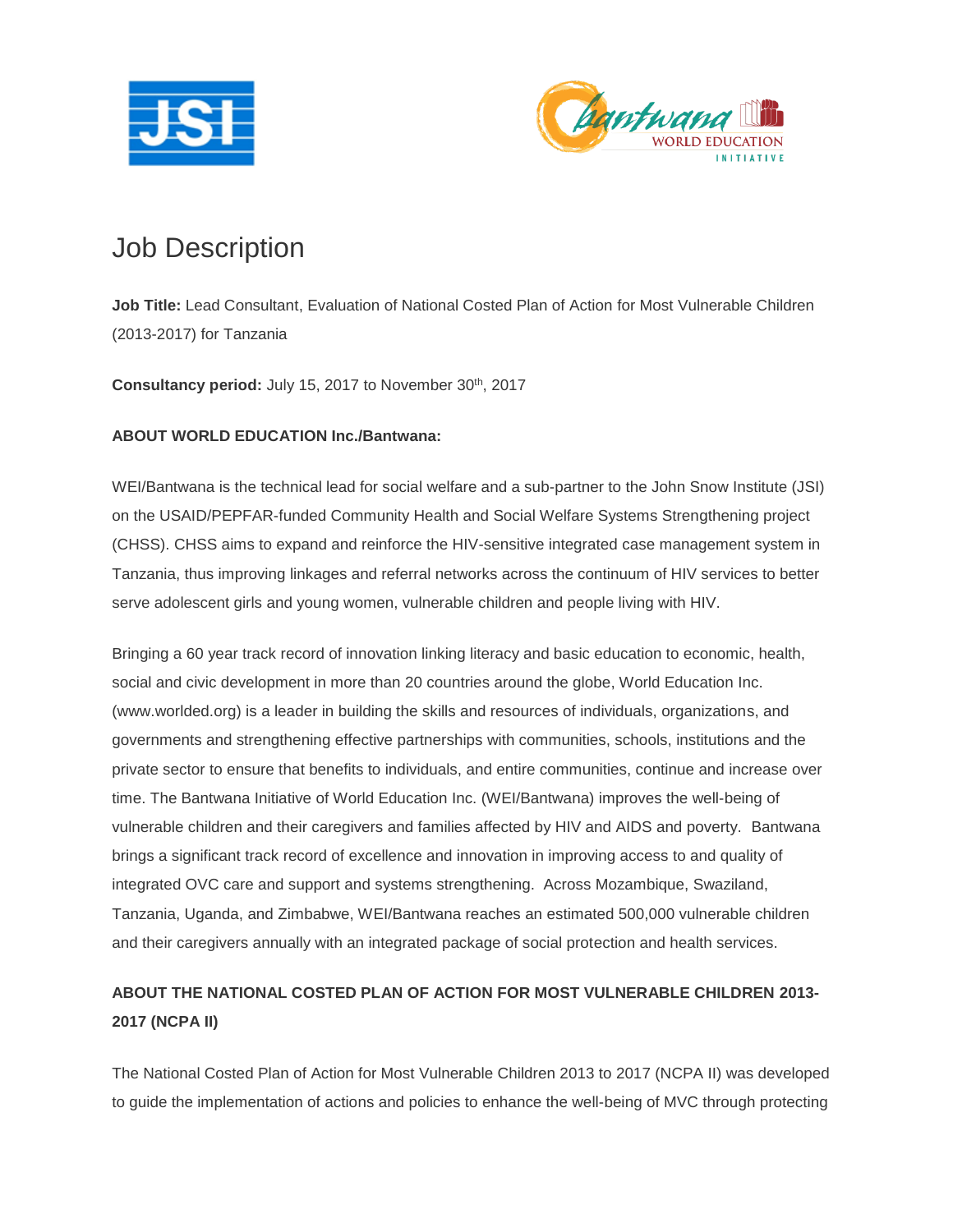their rights and providing and/or reducing the incidence of risks and the impact of shocks within a framework of well-resourced, and coordinated national multi-sector response. The NCPA II was developed by the (at the time) Ministry of Health and Social Welfare (MOHSW) through the Department of Social Welfare (DSW), in collaboration with other line ministries, development partners, and other stakeholders. Through government led and coordinated interventions, the NCPA II sought to achieve the following strategic objectives:

- To strengthen the Capacity of households and communities to protect, care and support MVC;
- To Increase access to effective, gender responsive child protection services within a wellresourced child protection system that has the best interest of the child at its core;
- Improve access and utilization of health care, education, and early childhood care and development (ECD) services; and
- Strengthen the coordination and leadership, policy and service delivery environment.

CHSS will support the Tanzanian Department of Social Welfare to evaluate the implementation of the NCPAII, including national level and community based assessments. The evaluation findings will be used by the Department of Social Welfare to inform the design of the NCPA III, which will have a strong focus on HIV epidemic control and its impact on MVCs.

### **RESPONSIBILITIES**

WEI/Bantwana is looking for a highly qualified consultant to serve as the team leader to conduct the evaluation of Tanzania's National Costed Plan of Action for Most Vulnerable Children 2013-2017. This is a long term consultancy with an estimated level of effort of 4 months. This 4 month level of effort will be spread out over a period from July 15, 2017 through November 30, 2017. The consultancy will involve between 2 and 4 trips to Tanzania.

As team leader, the consultant will be responsible for:

- Working with the National Task Force and CHSS to develop, refine, and finalize the terms of reference for the evaluation;
- Conducting a review of relevant literature related to OVC programming in Tanzania, East Africa, and a synthesis of global lessons learned in delivering protection, care and support to OVC to control the HIV epidemic;
- Developing a draft inception report that describes the methodology and modalities of the evaluation;